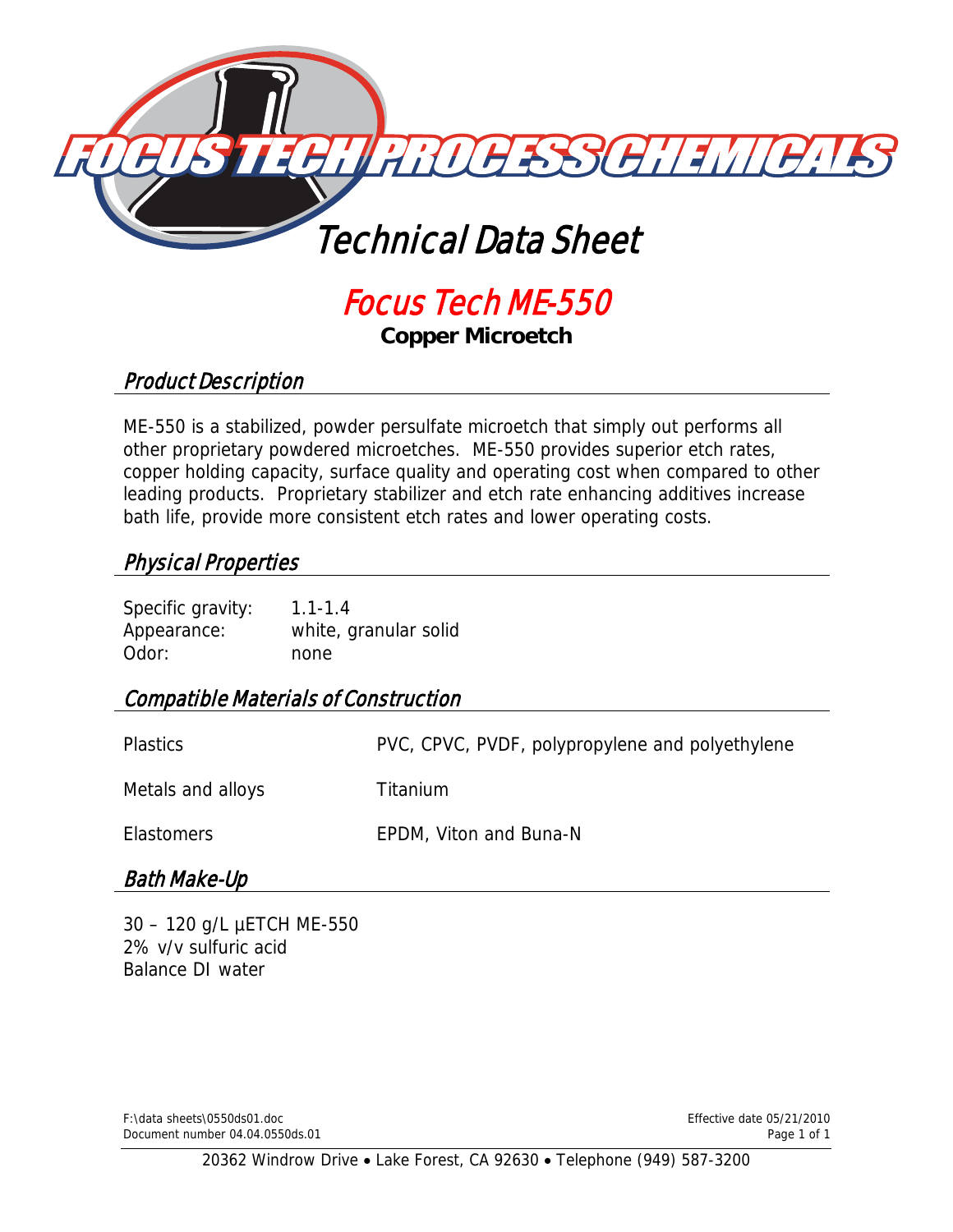Copper loading: 2 - 4 oz/gal (15 – 37.5 g/L) Dwell time: 1 – 2 minutes Temperature: 80 °F – 110 °F

# Weight Loss Calculation

- 1. Weigh a copper coupon to the nearest  $0.001g$  (W<sub>i</sub>).
- 2. Process through microetch at standard operating conditions.
- 3. Dry coupon thoroughly and reweigh  $(W_f)$ .

Calculation:

 $(W_i - W_f)$ Microinches removed  $(\mu$ in) =  $\frac{1}{\sigma}$  X 7000 \*Surface area (in²)

 $*$  Include both sides of coupon i.e. a  $3''$  X  $3''$  is 18 in<sup>2</sup>

# Analytical Procedures

#### **Copper concentration**

Materials required:

- 1. 250 ml Erlenmeyer flask
- 2. 2 ml pipette
- 3. 0.1M EDTA
- 4. 25% ammonium hydroxide
- 5. methanol
- 6. PAN indicator

#### Procedure:

- 1. Pipette 2 mls of working etchant into the Erlenmeyer flask and add 100 mls of DI water.
- 2. Add 20 mls of 25% ammonium hydroxide.
- 3. Add 10 mls of methanol.
- 4. Add 5 drops of PAN indicator.
- 5. Titrate with EDTA from purple to a green endpoint.

#### Calculation:

Copper concentration (oz/gal) = mls  $0.1M$  EDTA used X 0.418

F:\data sheets\0550ds01.doc<br>
Document number 04.04.0550ds.01 energy and the energy state of 2 of 2 Document number 04.04.0550ds.01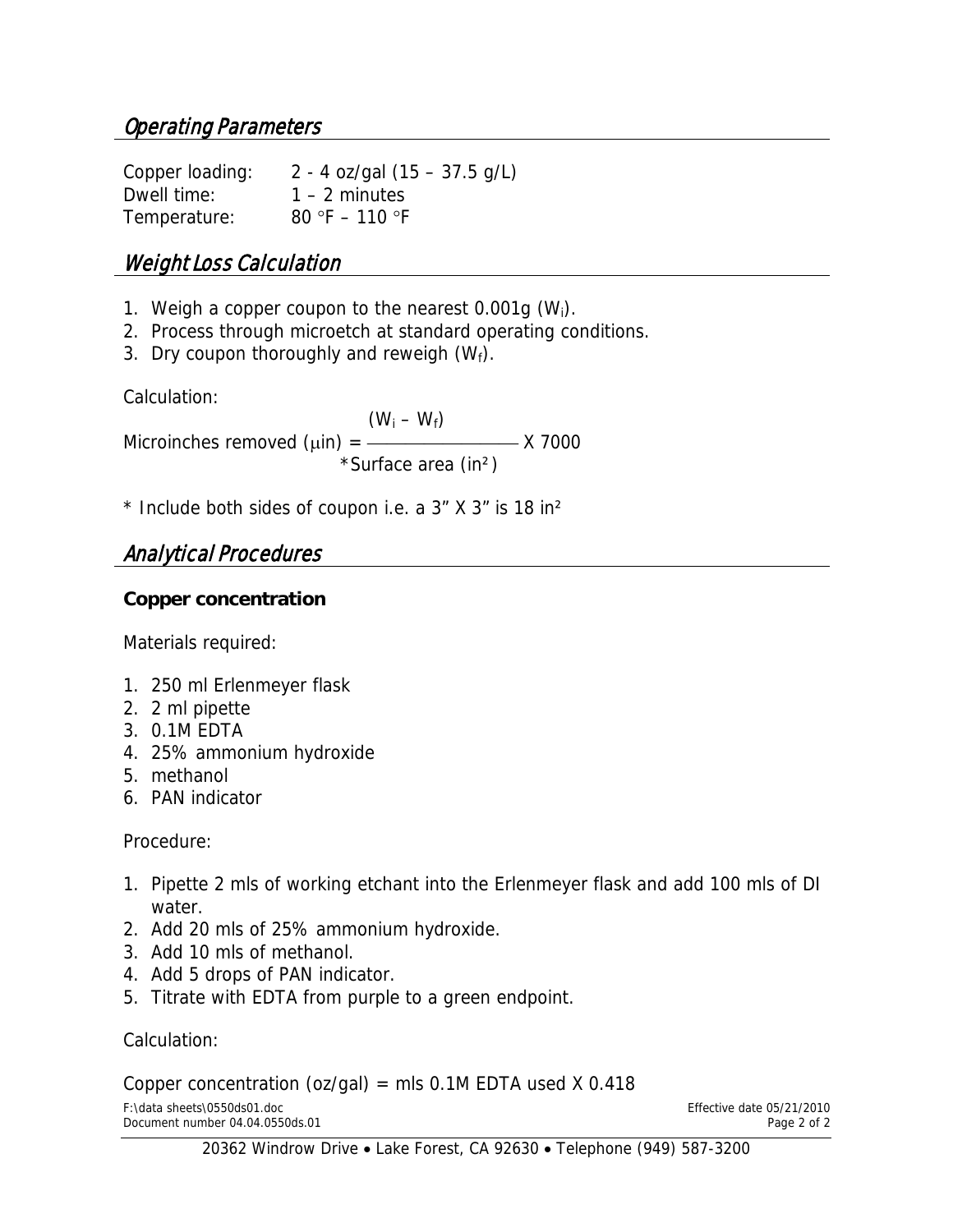#### **ME-550 concentration**

Materials required:

- 1. 250 ml Erlenmeyer flask
- 2. 1 ml pipette
- 3. 10 ml pipette
- 4. 15% v/v sulfuric acid
- 5. 0.1 N ceric ammonium sulfate
- 6. 0.2 N ferrous ammonium sulfate
	- To prepare 1 liter in DI water
		- Dissolve:

 80 g ferrous ammonium sulfate in 200 mls of 25% v/v sulfuric acid DI water to 1 liter

7. ferroin indicator

Procedure:

#### Blank Titration

- 1. Add 50 mls of DI water to the Erlenmeyer flask.
- 2. Add 10 mls of 15% v/v sulfuric acid.
- 3. Add 10 mls of 0.2 N ferrous ammonium sulfate
- 4. Mix and let stand for 1 minute.
- 5. Add 5-7 drops of ferroin indicator.
- 6. Titrate slowly with 0.1 N ceric ammonium sulfate to a bluish endpoint.
- 7. Record mls of ceric ammonium sulfate used as A.

#### Sample Titration

- 1. Add 50 mls of DI water to the Erlenmeyer flask.
- 2. Pipette 1 ml of working solution into the Erlenmeyer flask.
- 3. Add 10 mls of 15% v/v sulfuric acid.
- 4. Add 10 mls of 0.2 N ferrous ammonium sulfate
- 5. Mix and let stand for 1 minute.
- 6. Add 5-7 drops of ferroin indicator.
- 7. Titrate slowly with 0.1 N ceric ammonium sulfate to a bluish endpoint.
- 8. Record mls of ceric ammonium sulfate used as B.

Calculation:

ME-550 concentration  $(q/L) = (A - B) X 11.91$ 

F:\data sheets\0550ds01.doc<br>
Document number 04.04.0550ds.01 Document number 04.04.0550ds.01